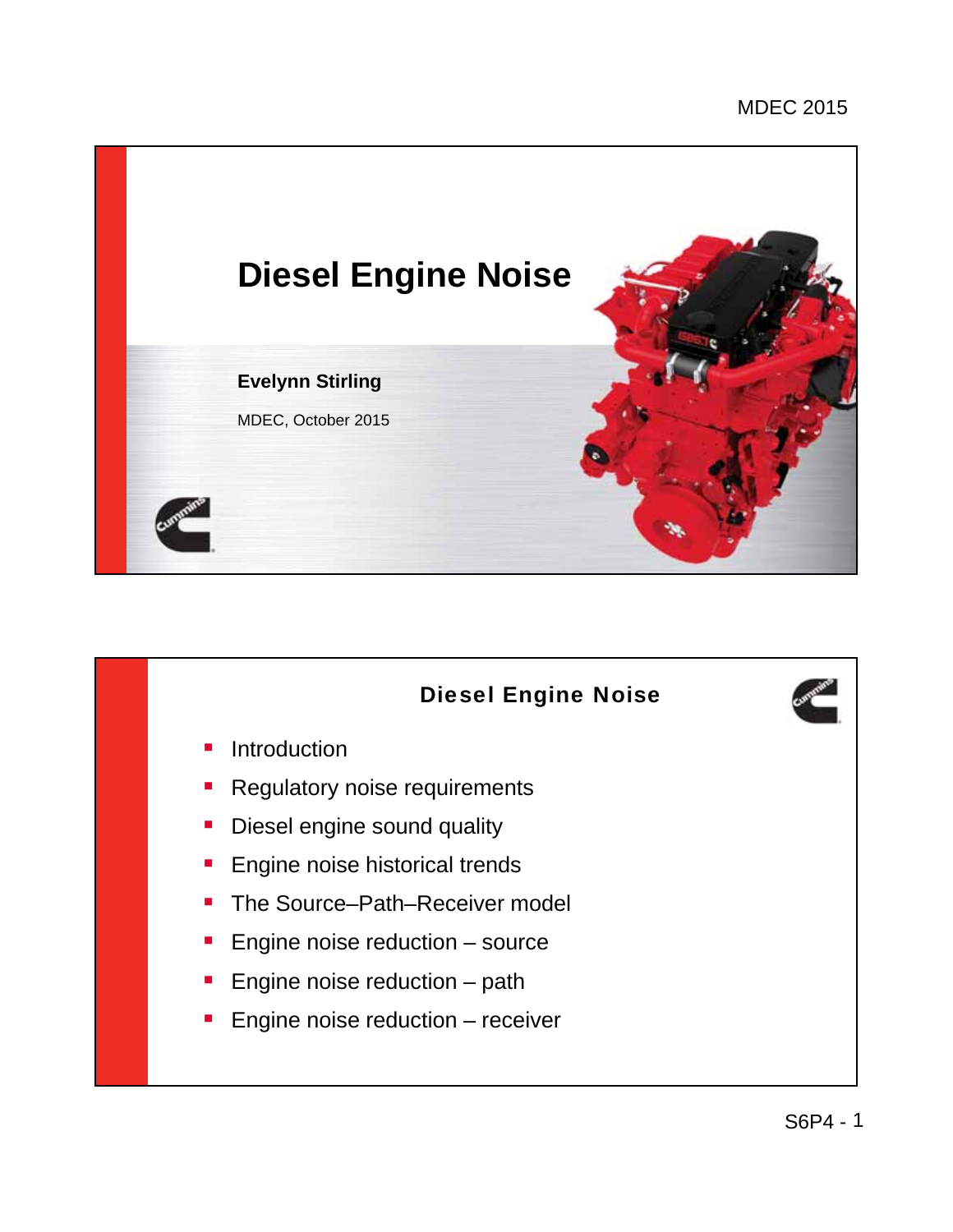

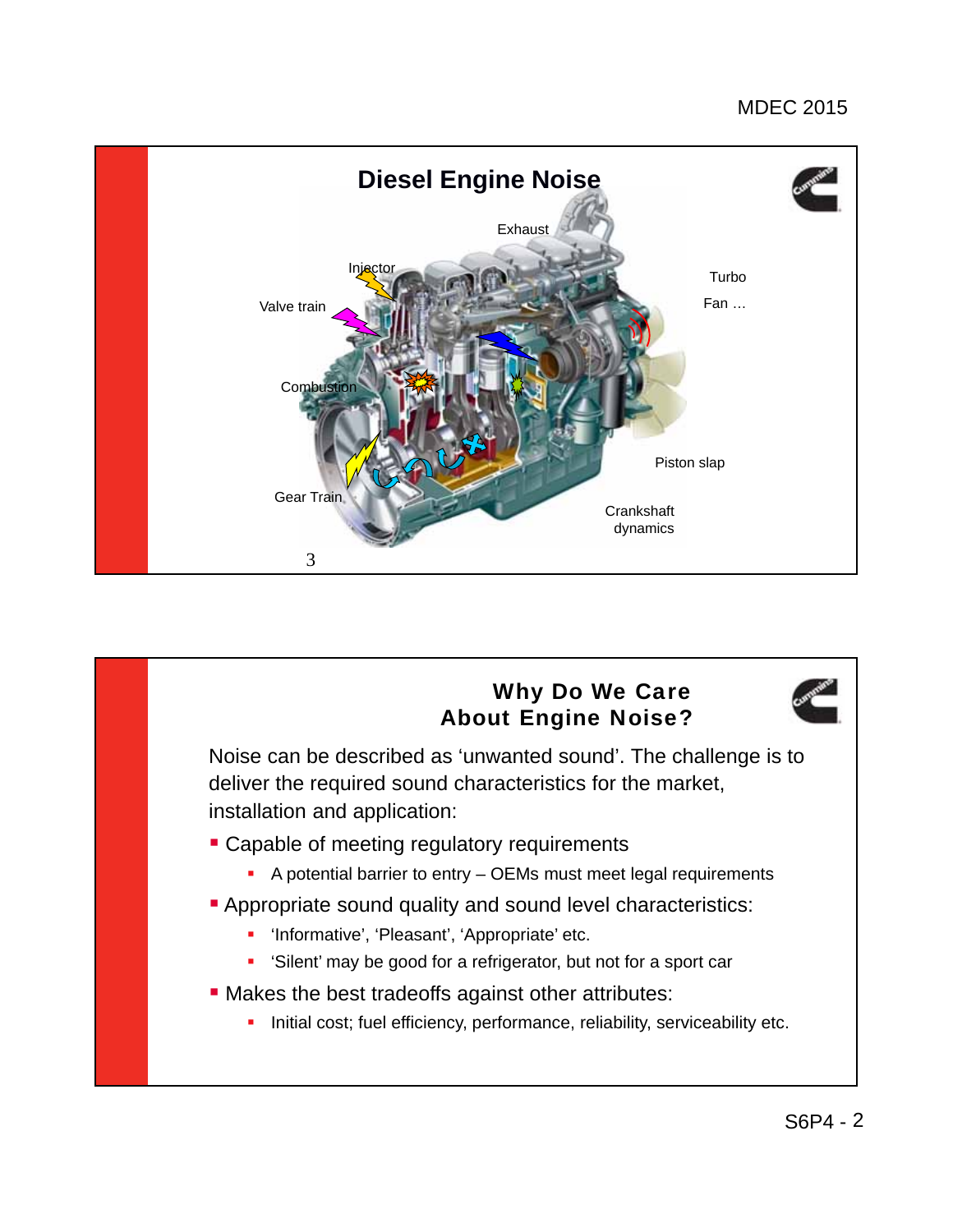

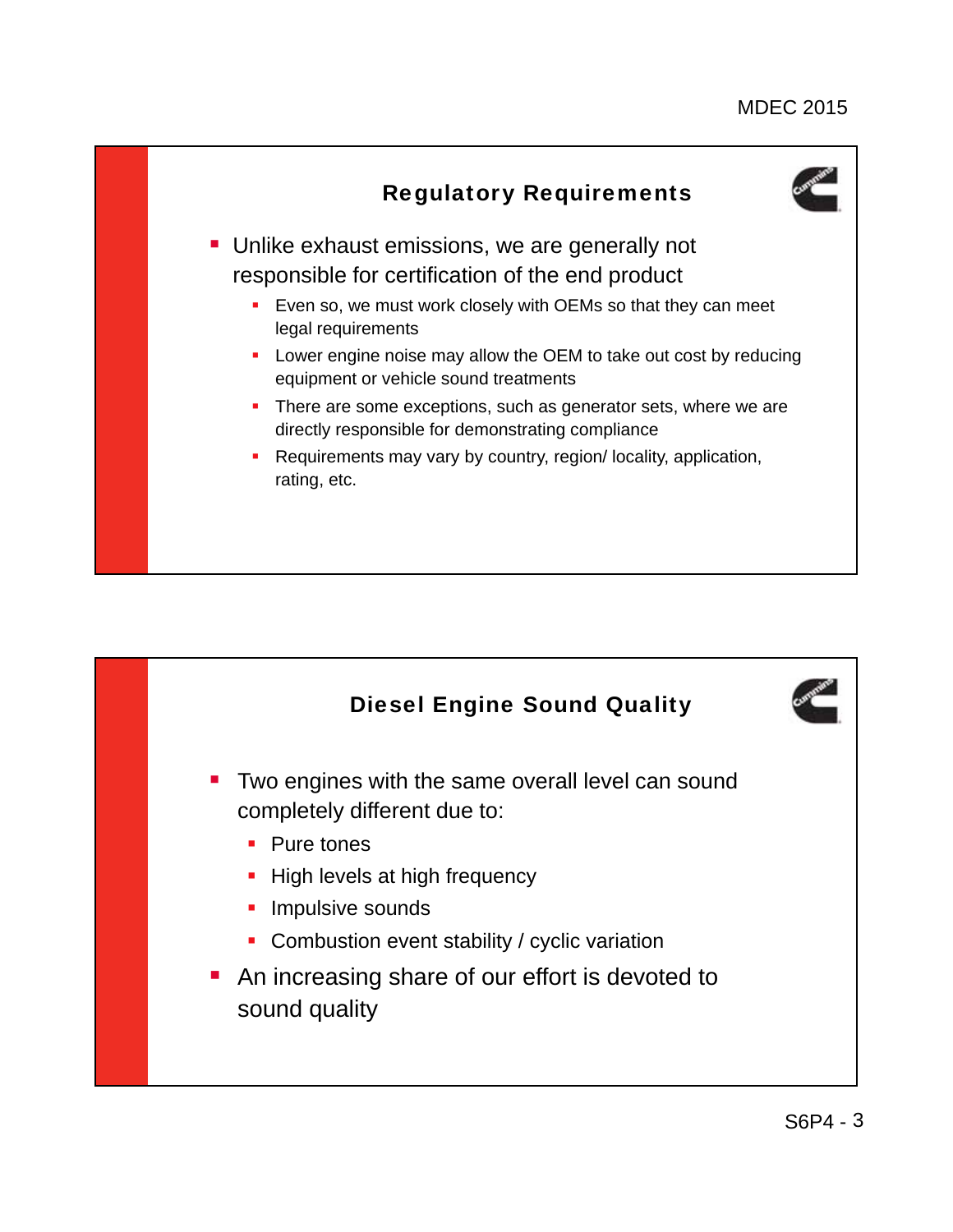

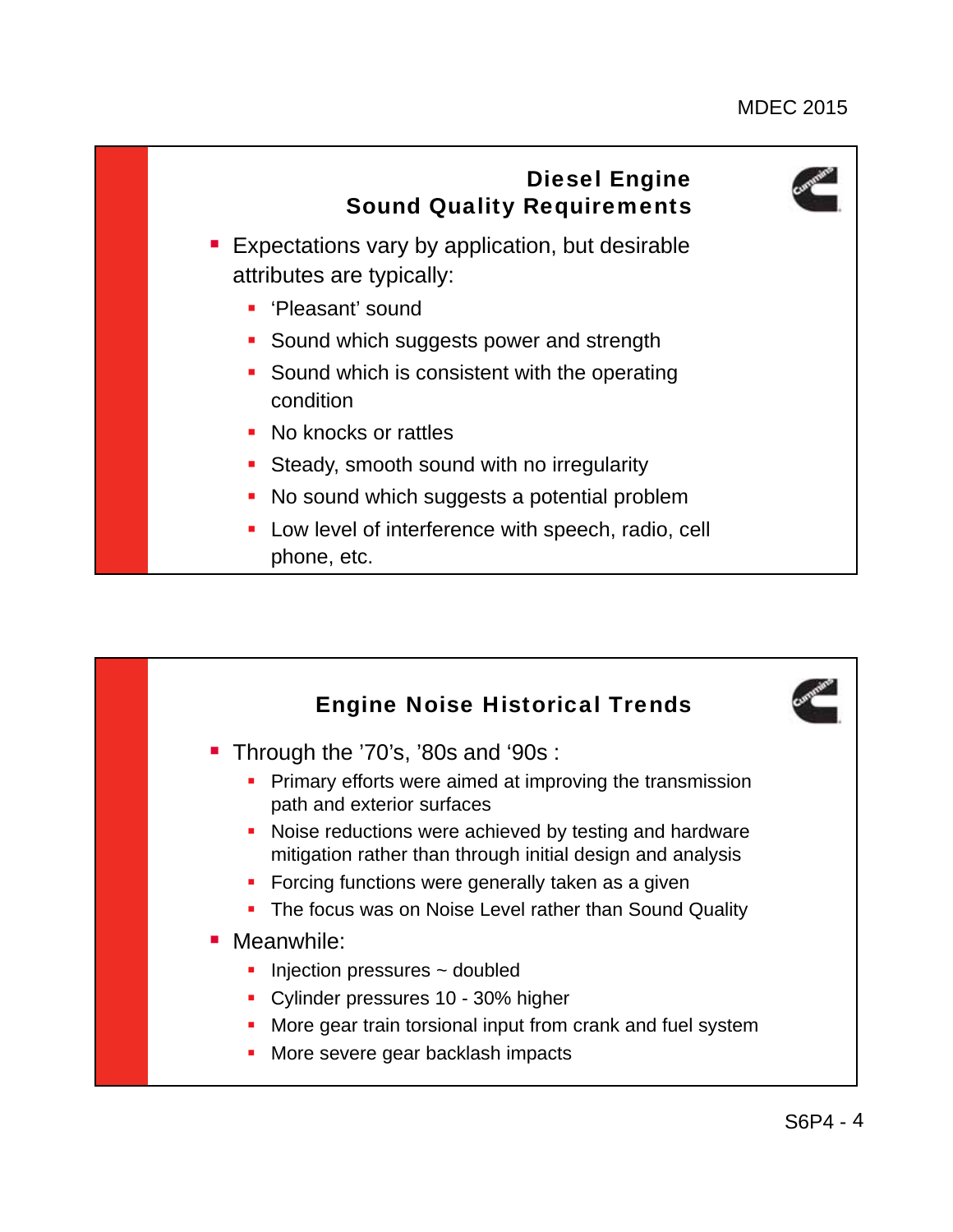

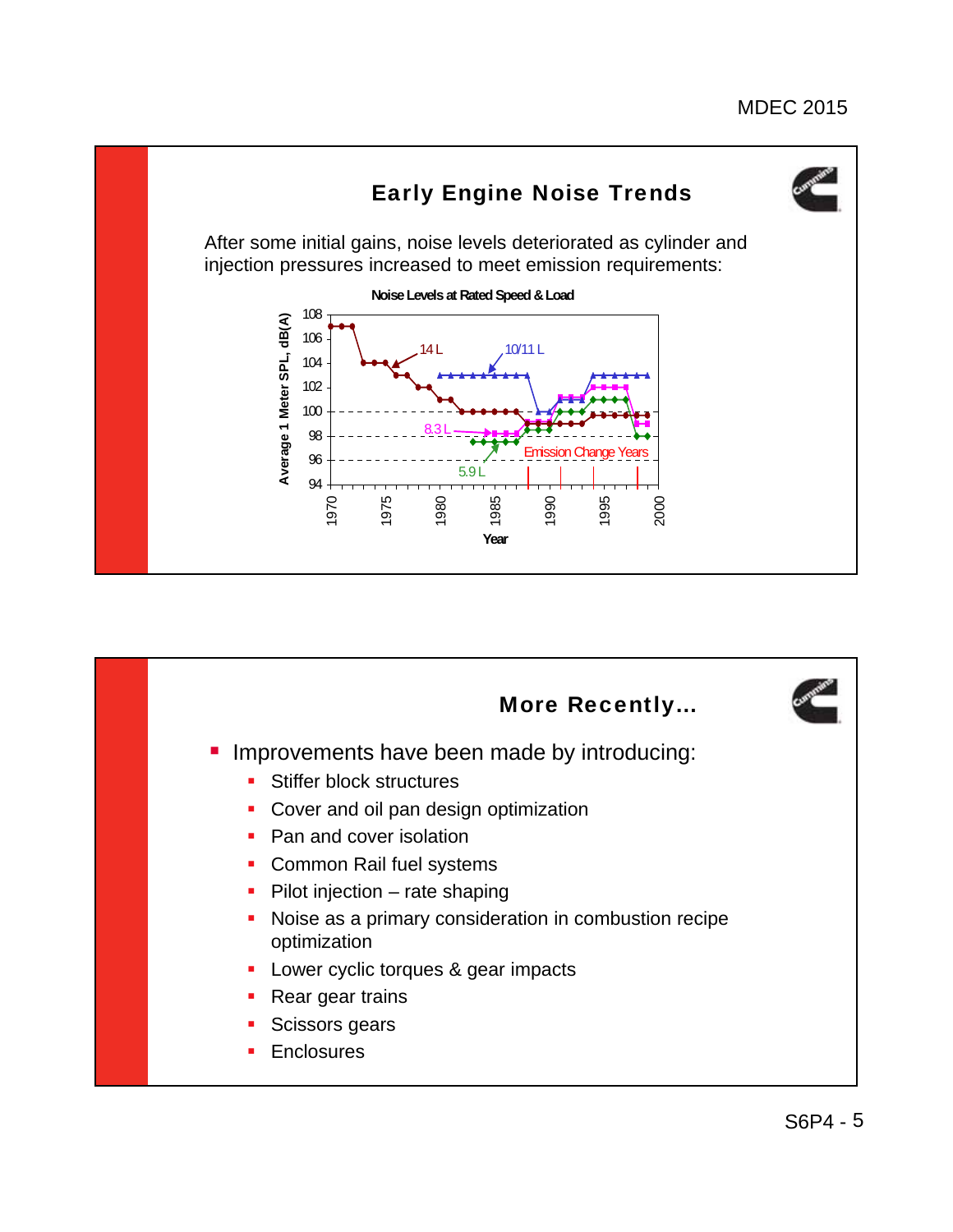## Noise Reduction – 'Are We There Yet?'



As sound quality becomes more important and overall noise levels are reduced, more noise sources become significant –

'Drain the swamp, and all the tree stumps start to show'

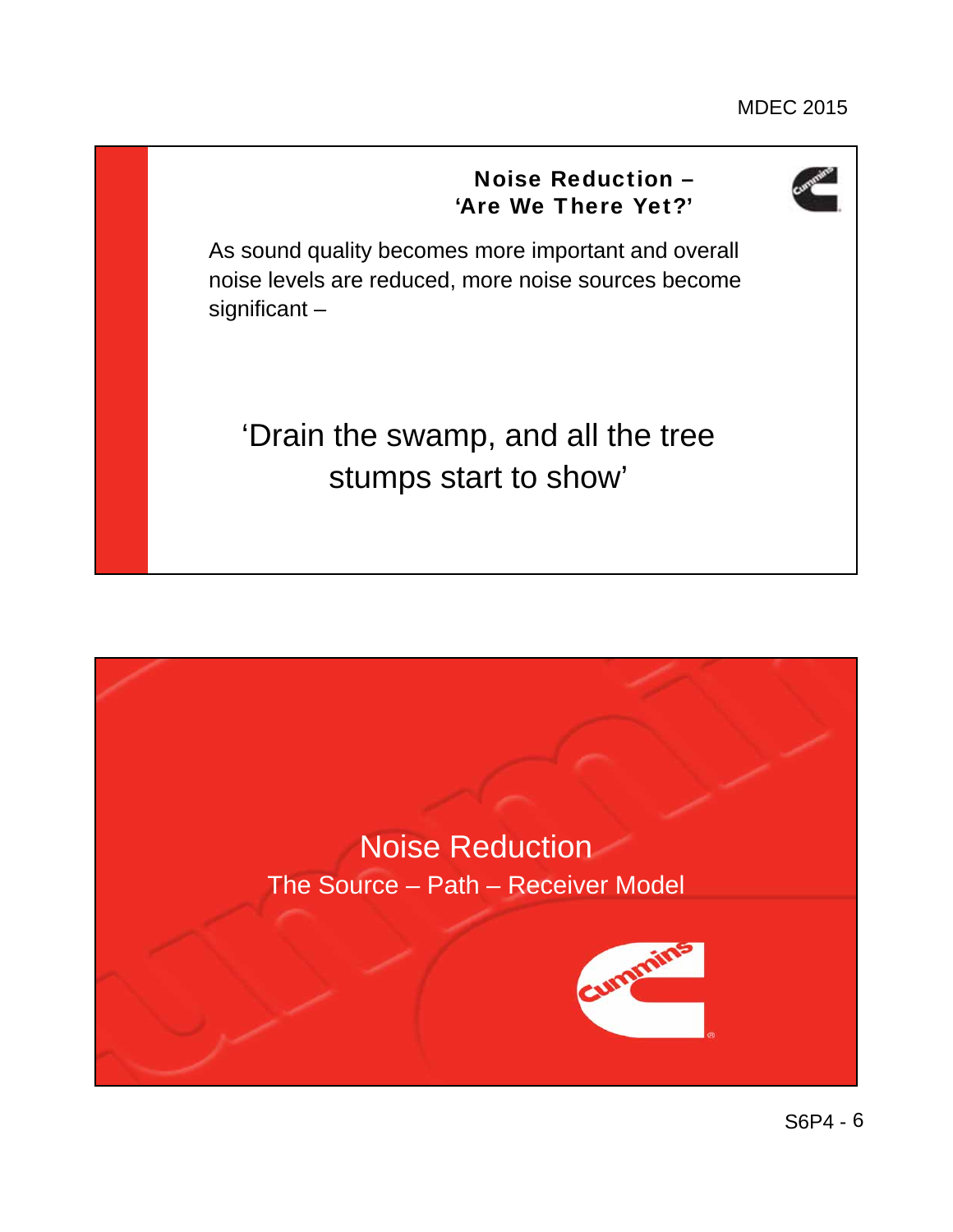

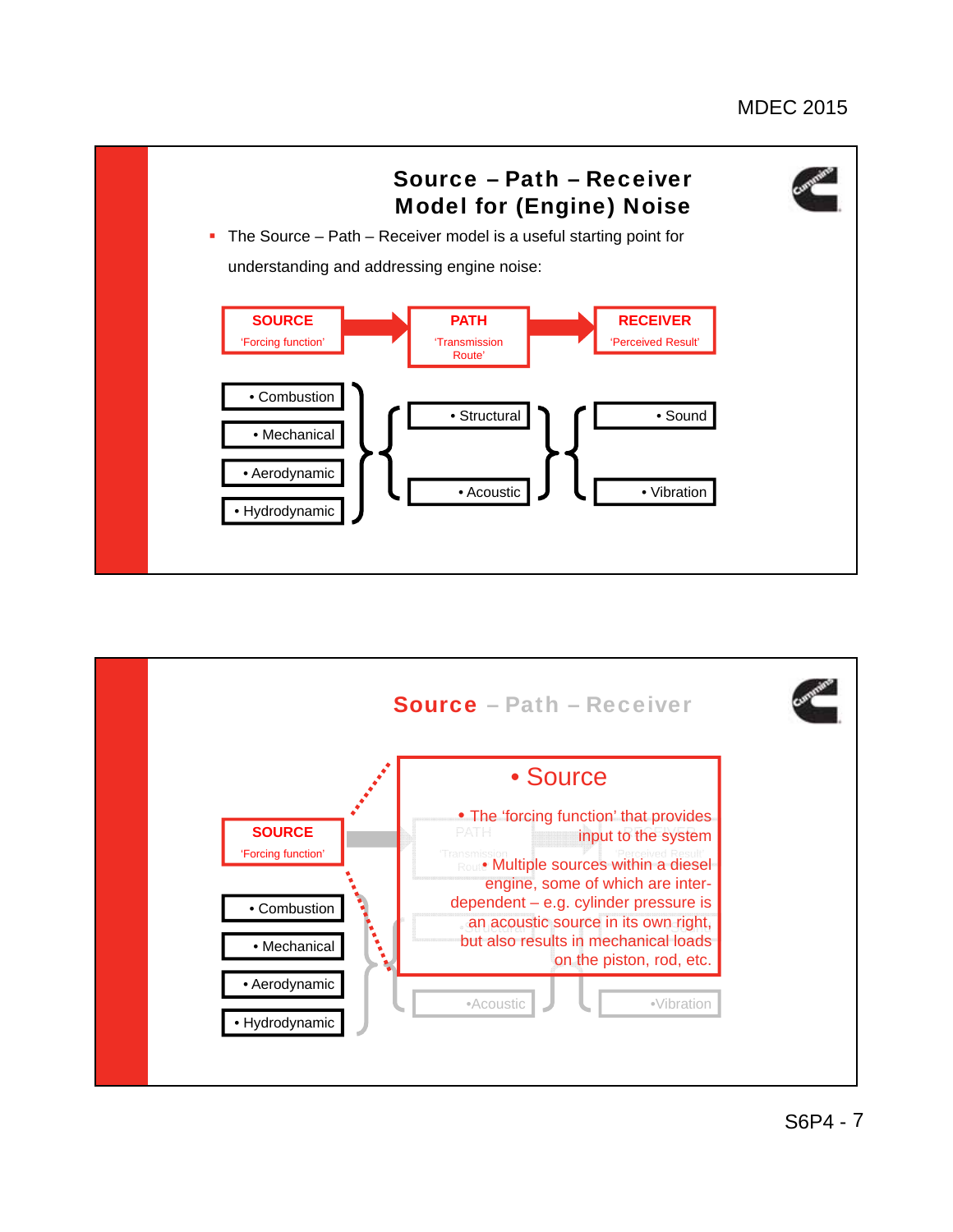

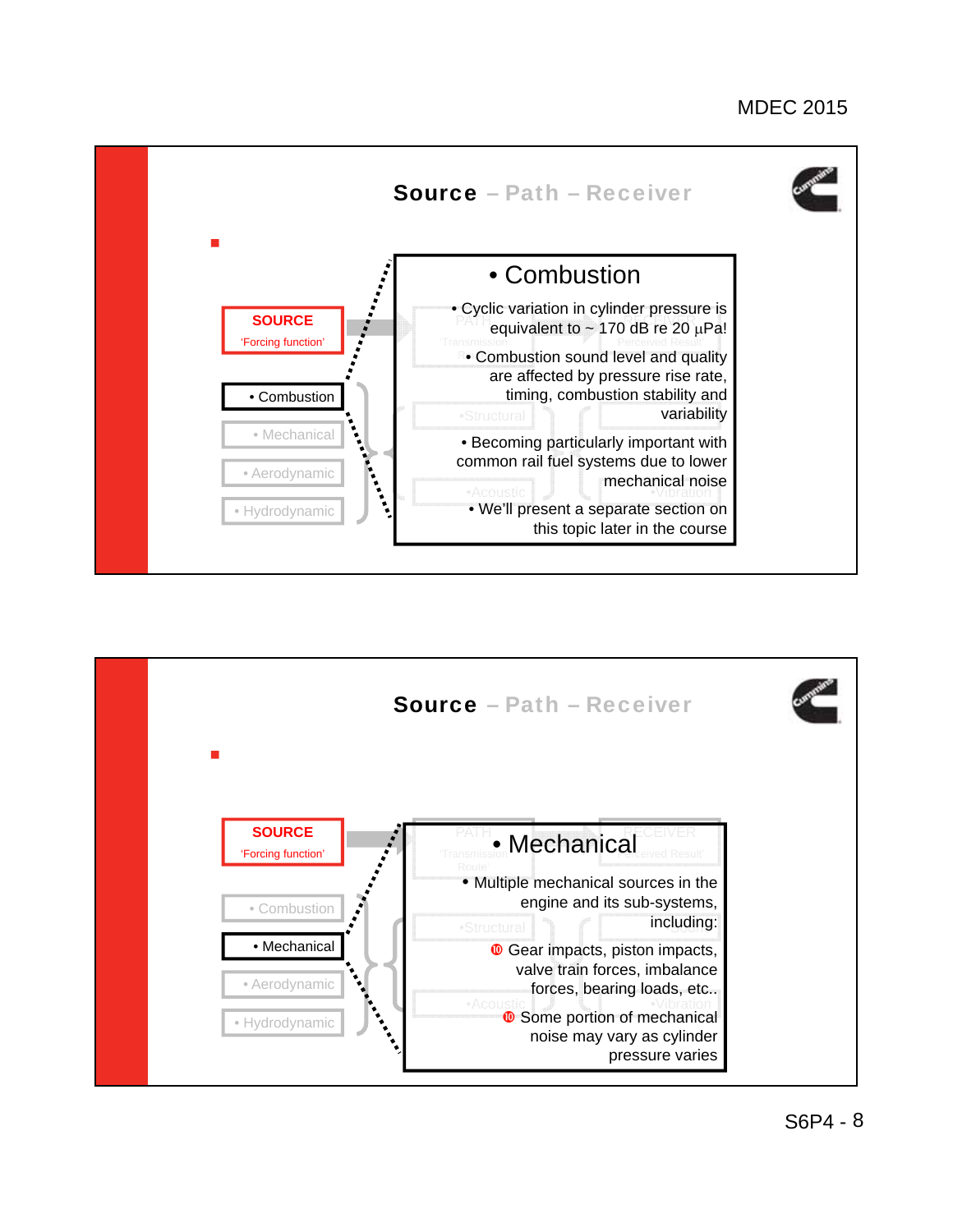

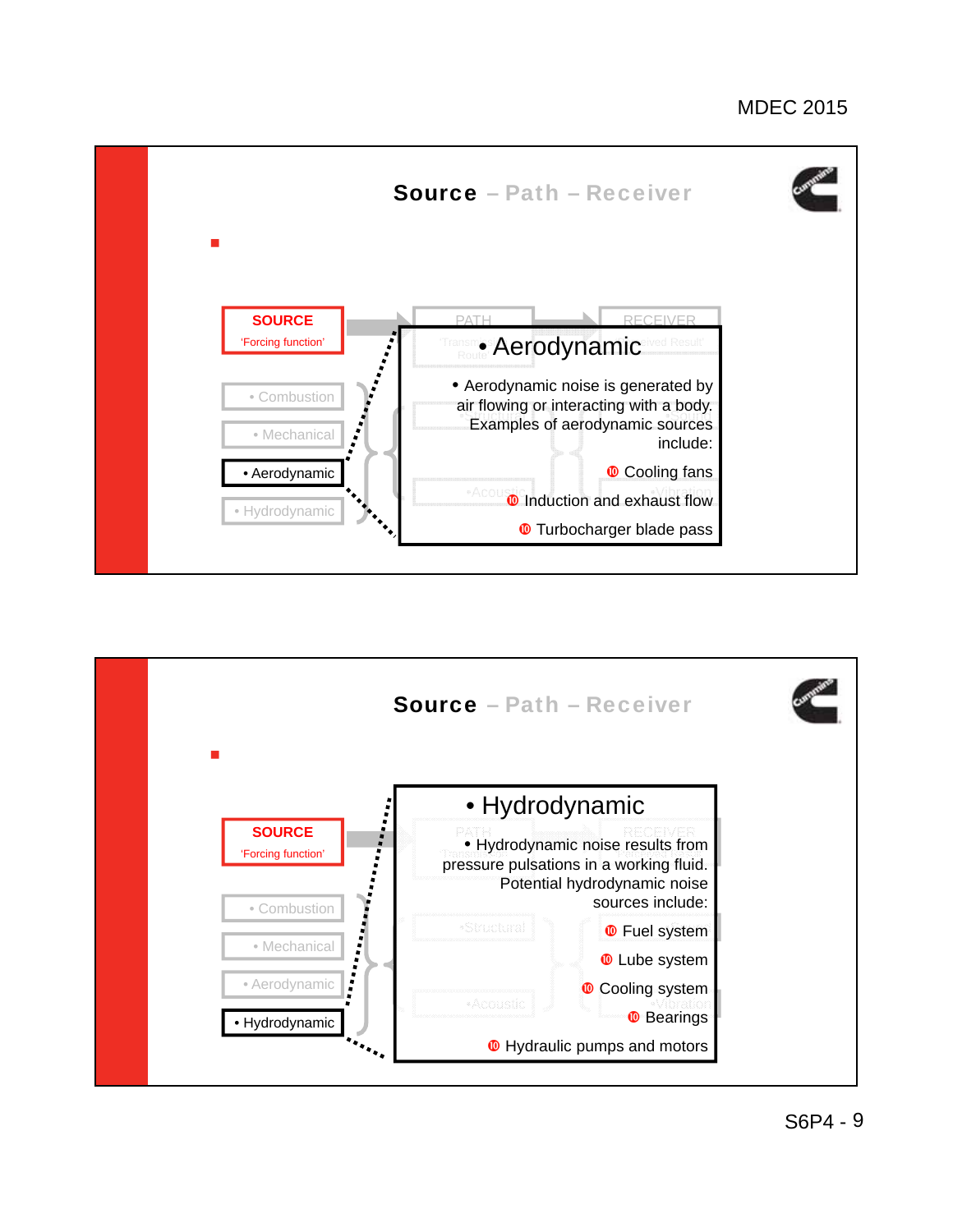



S6P4 -10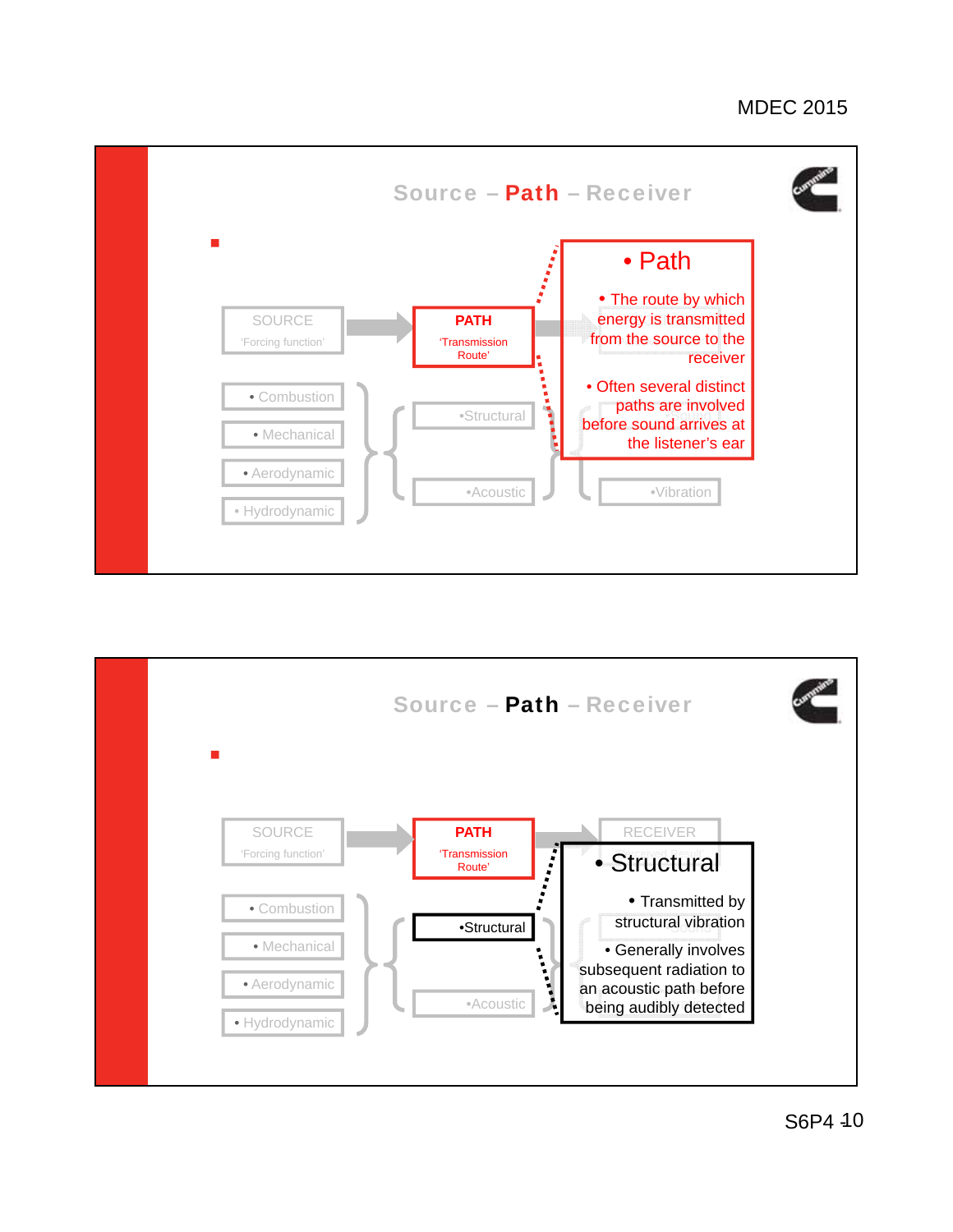

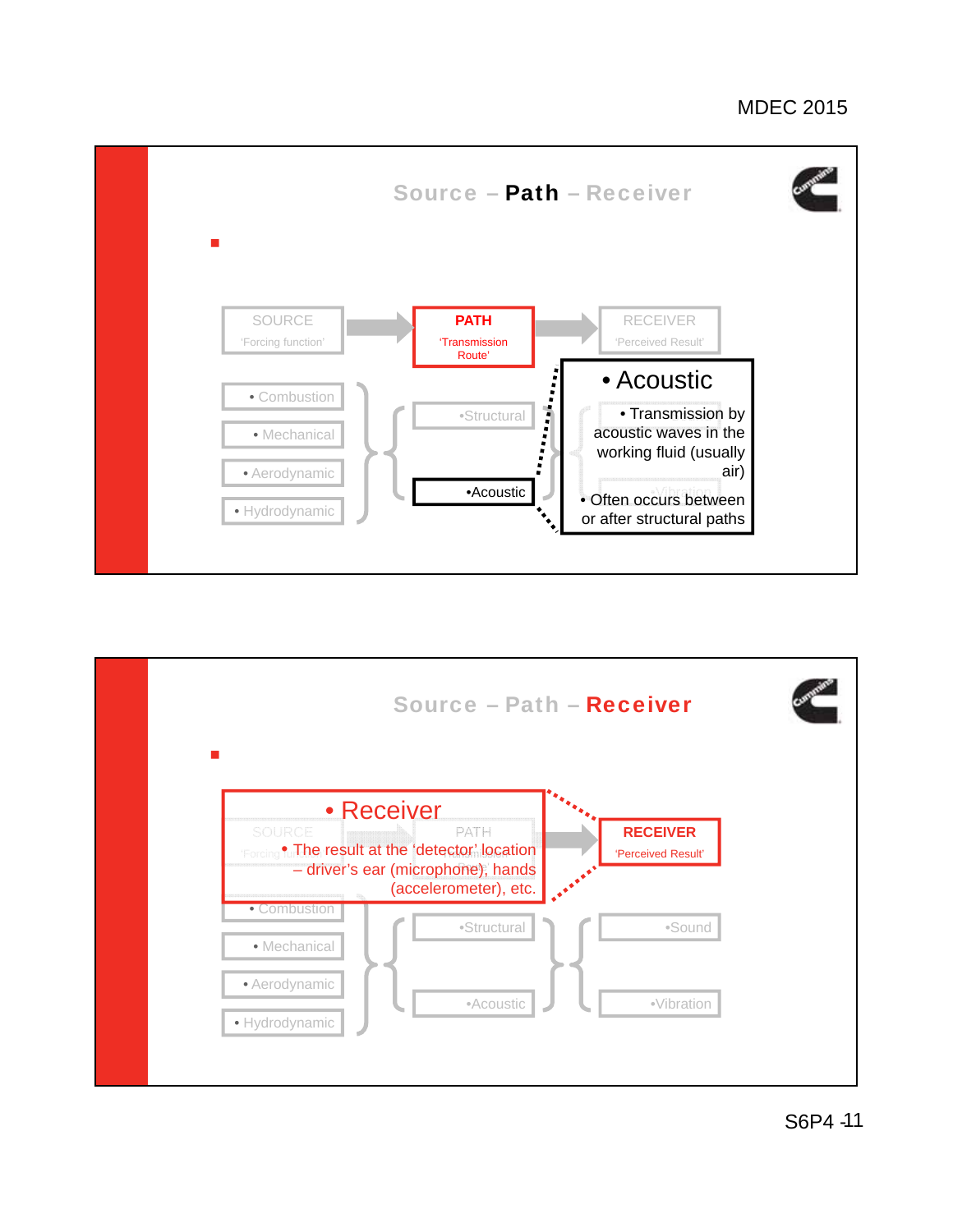

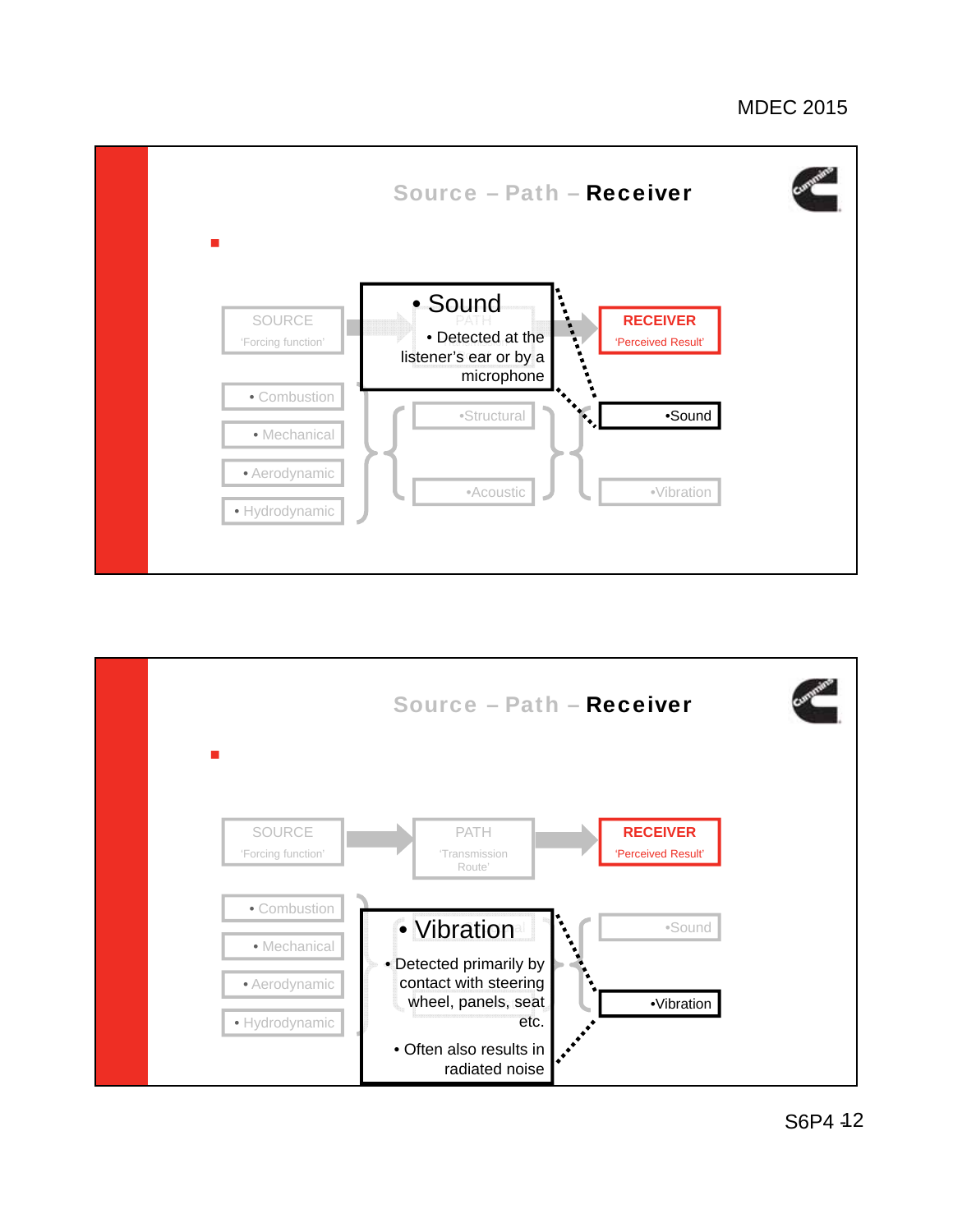

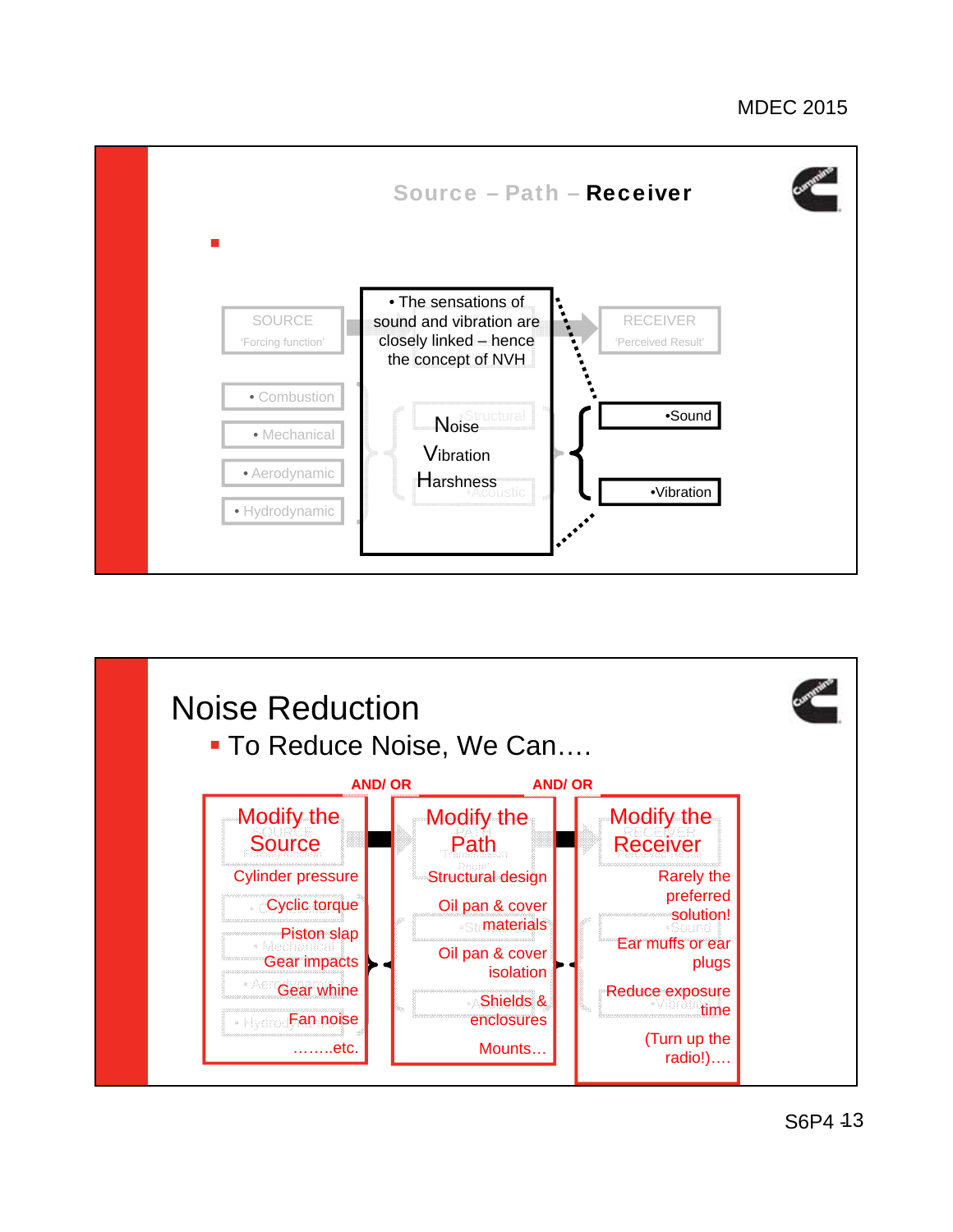

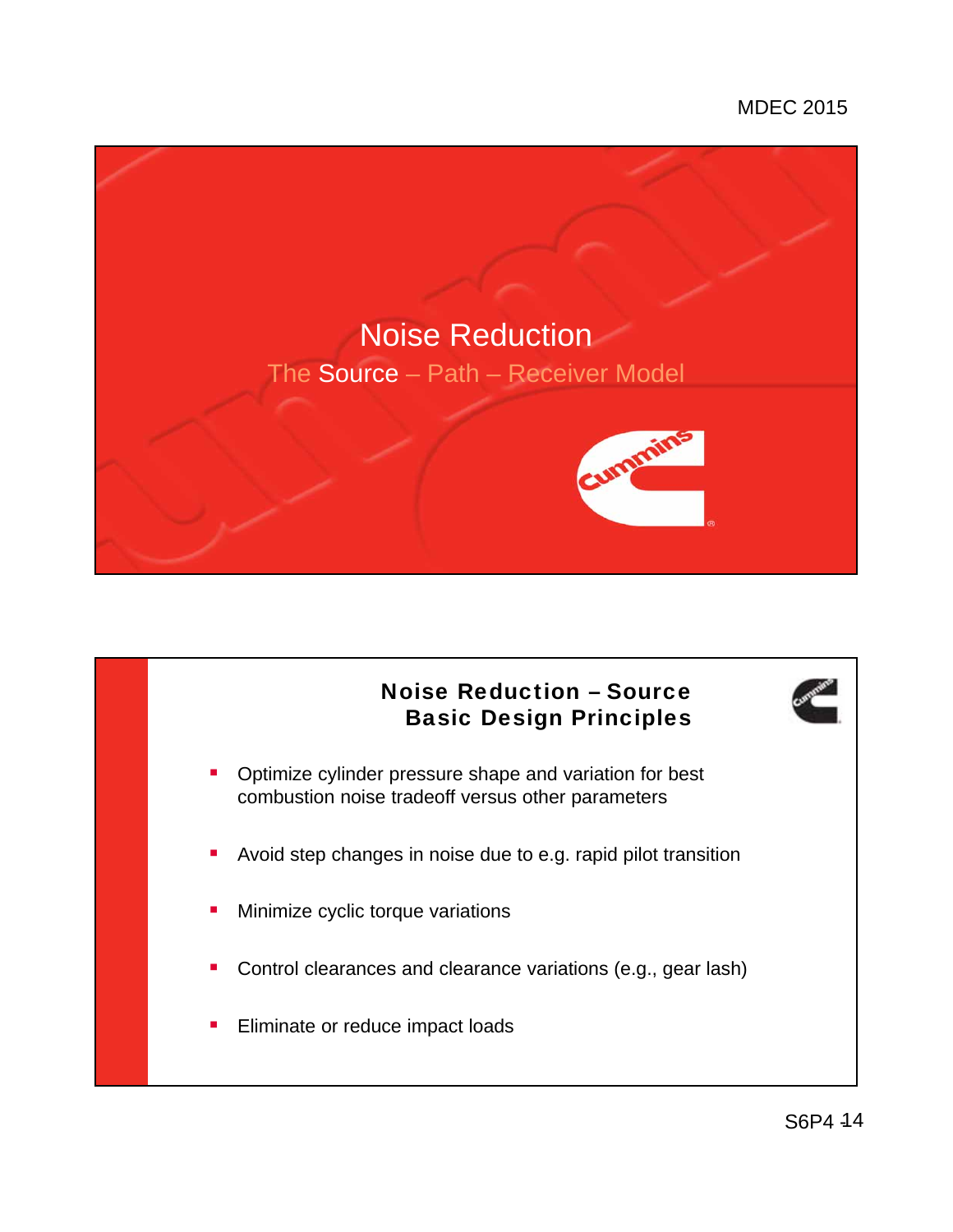

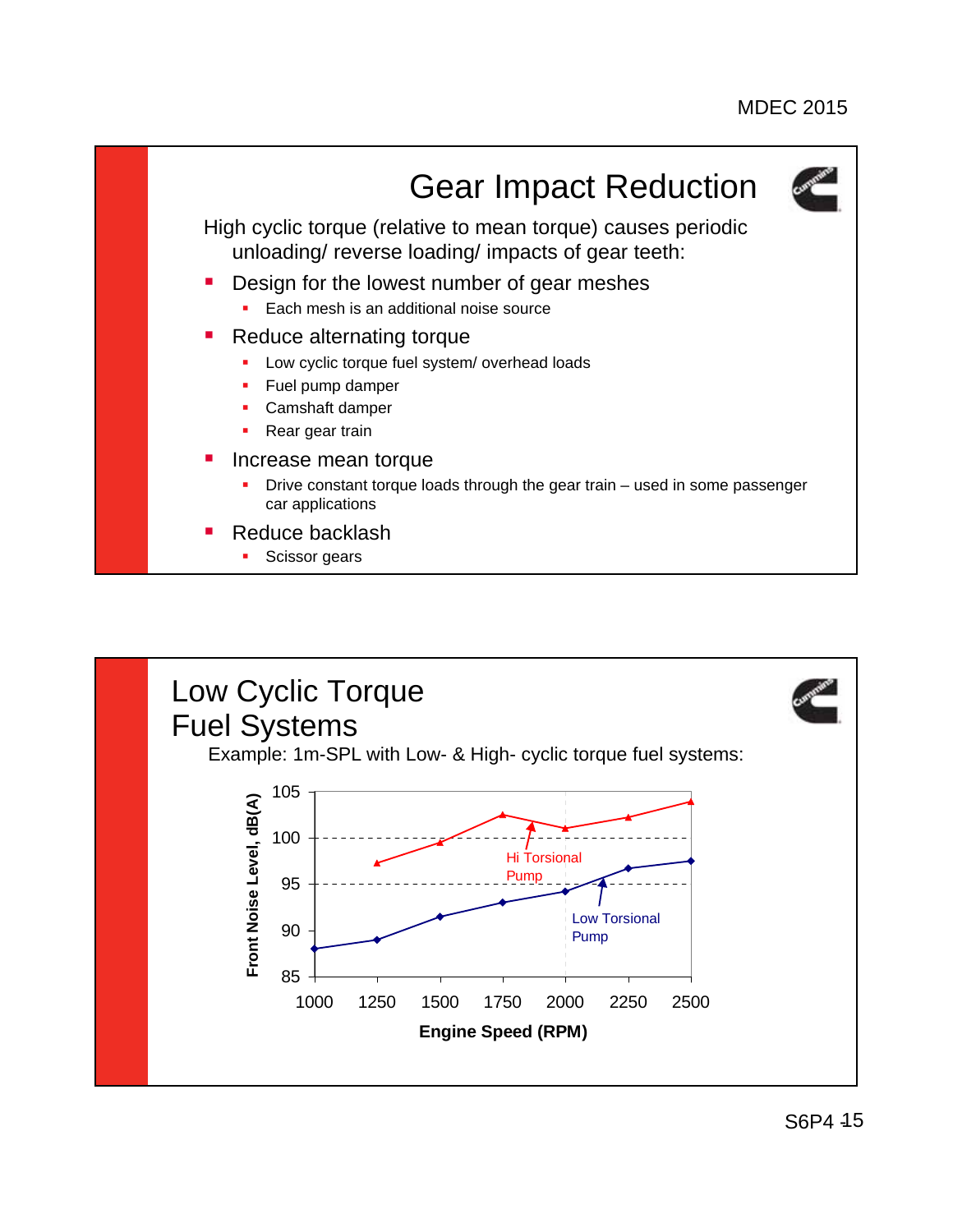

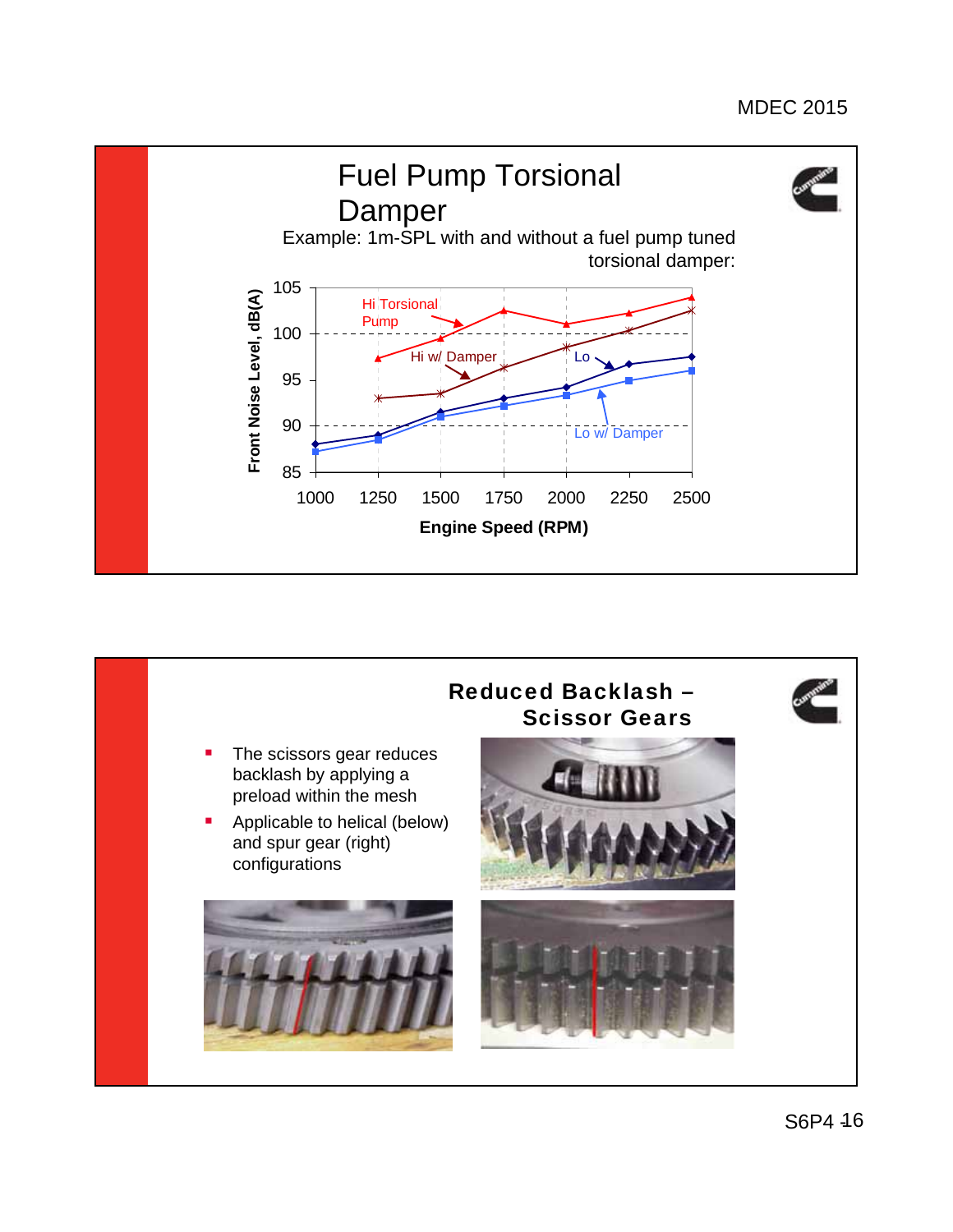

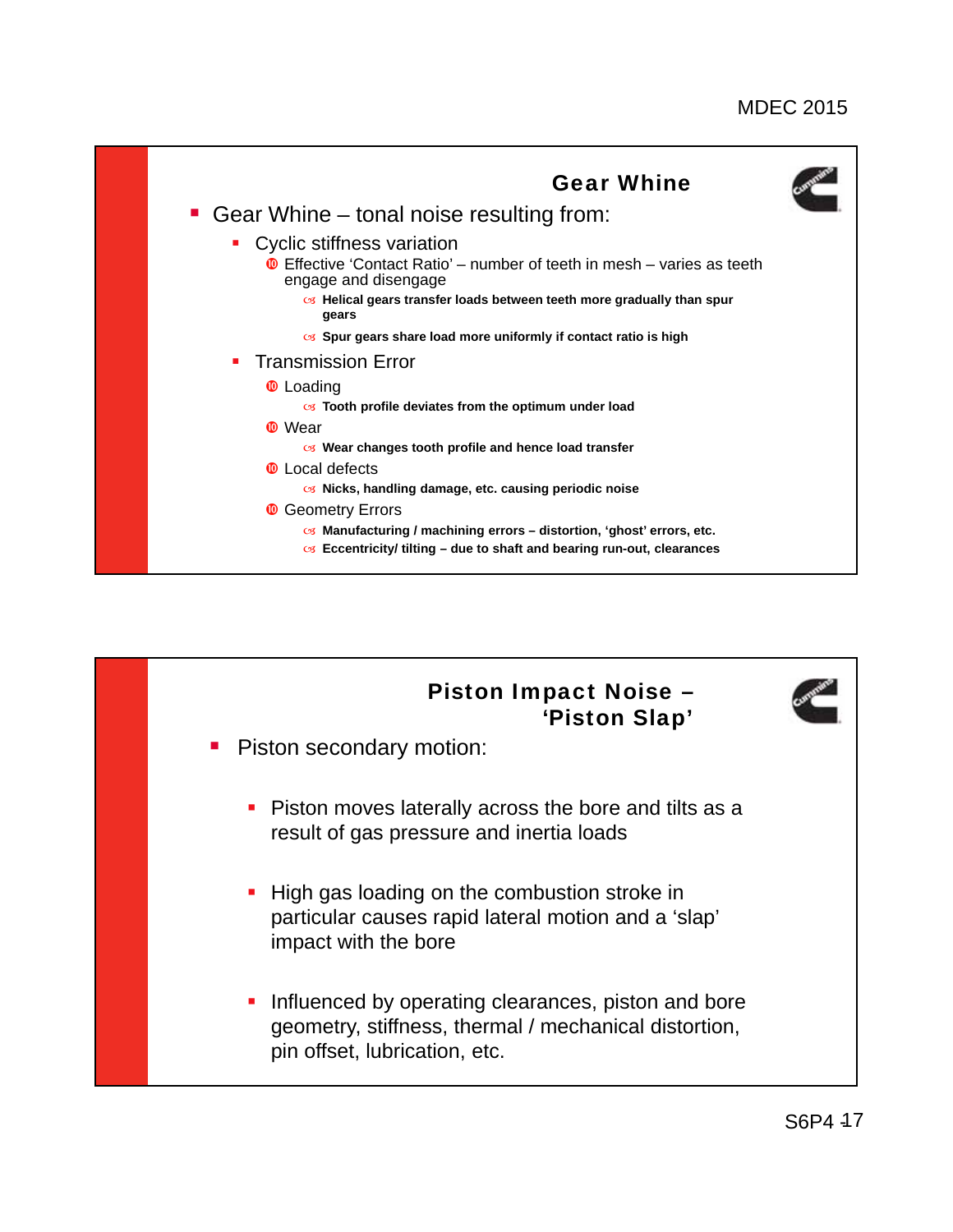

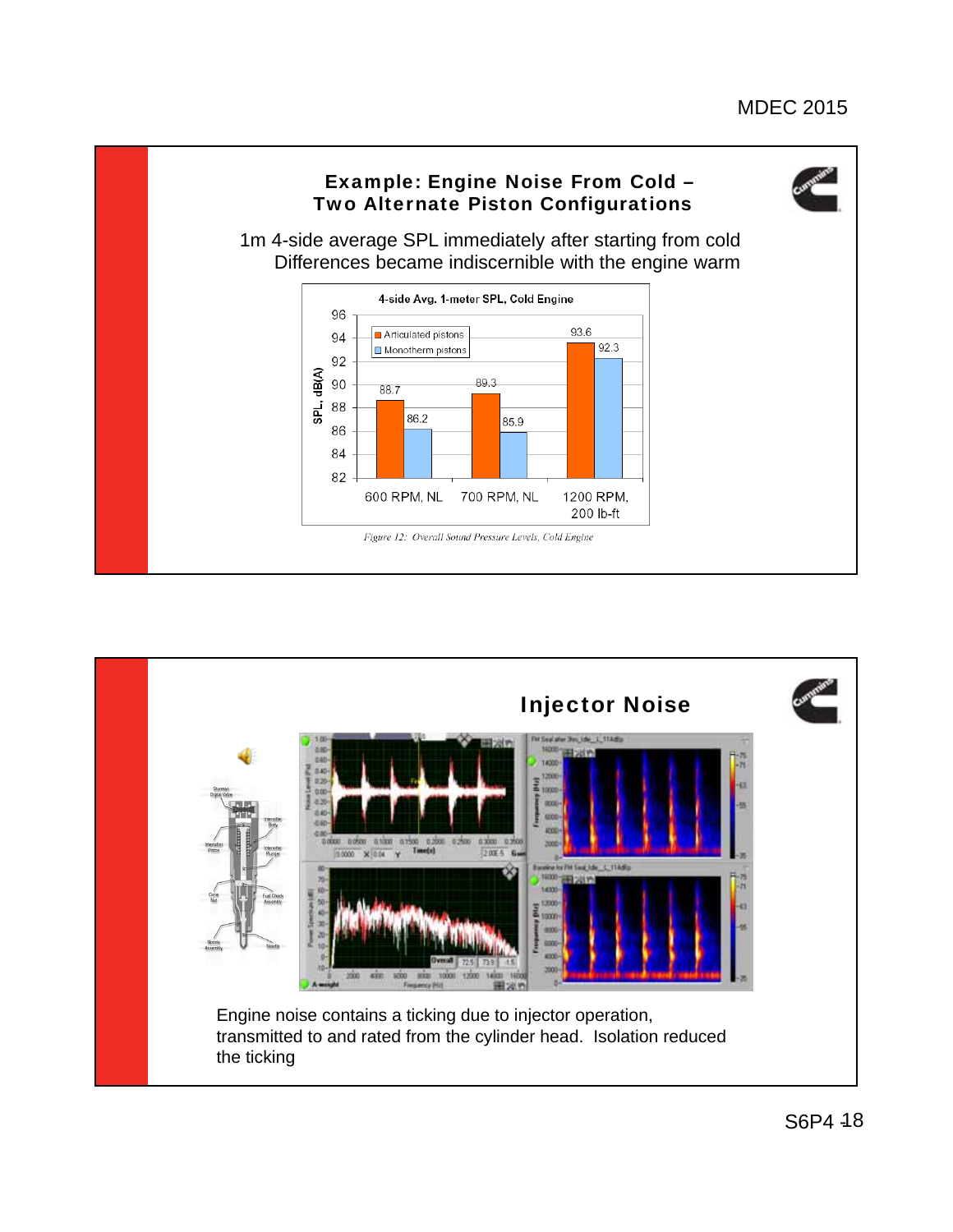

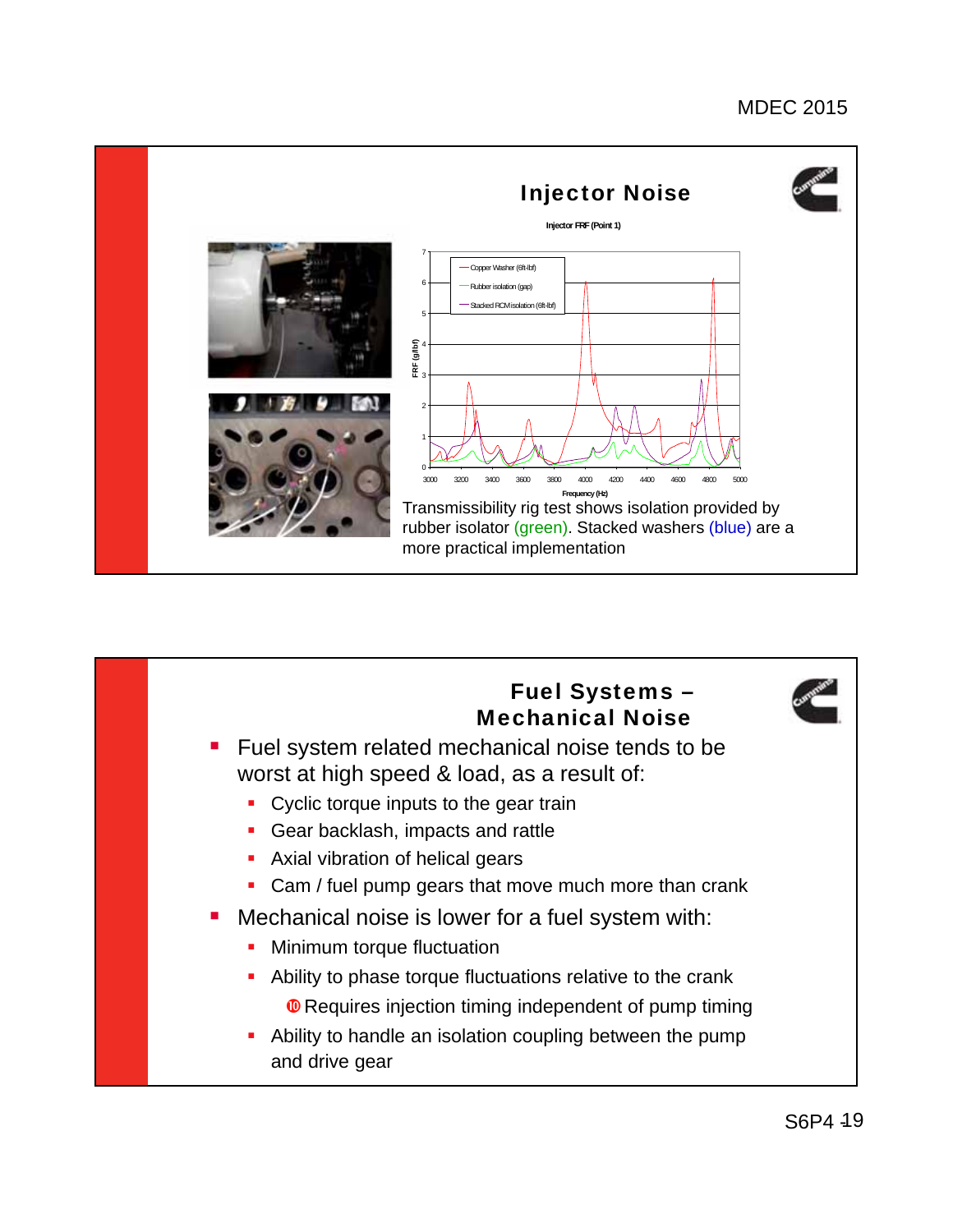

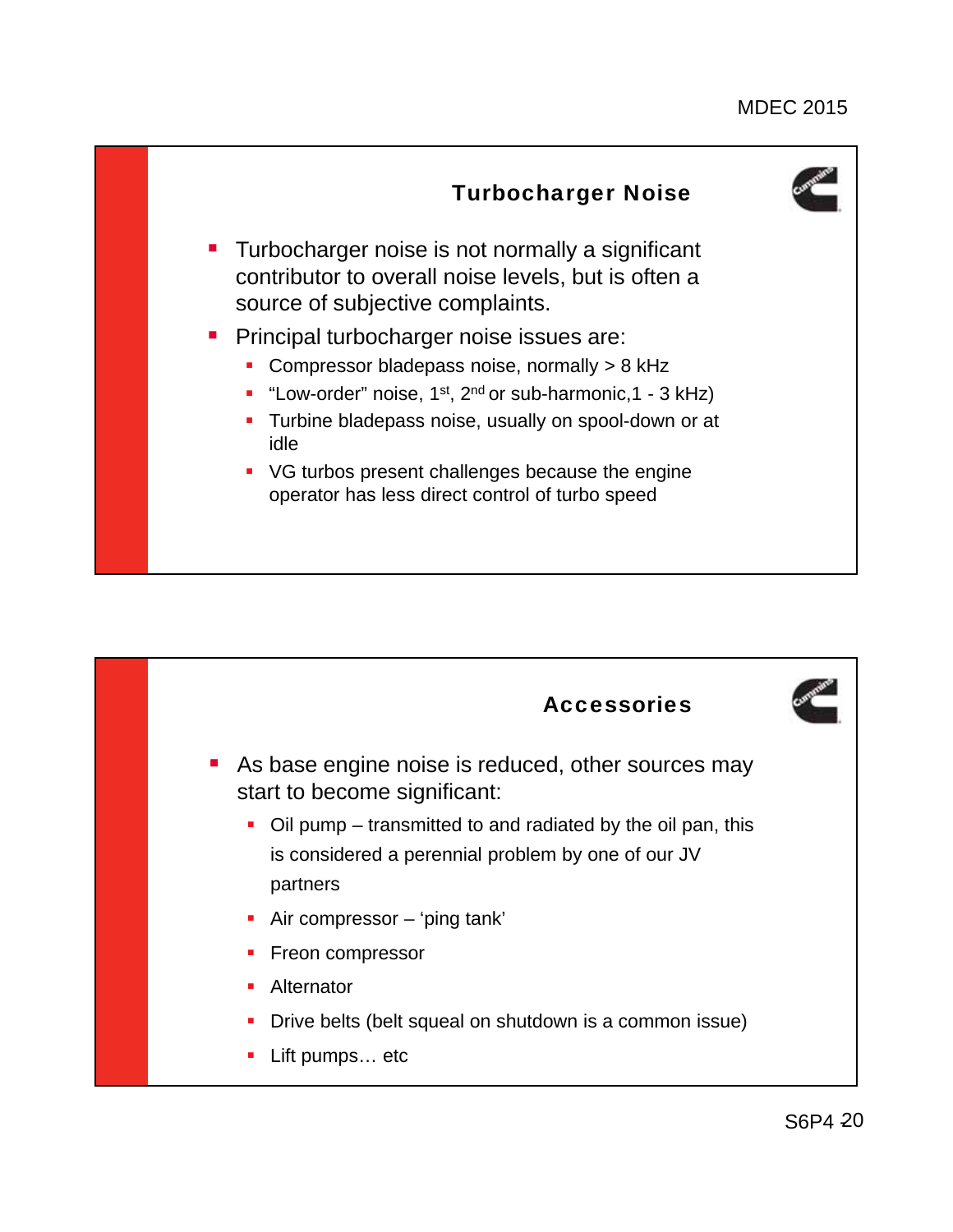

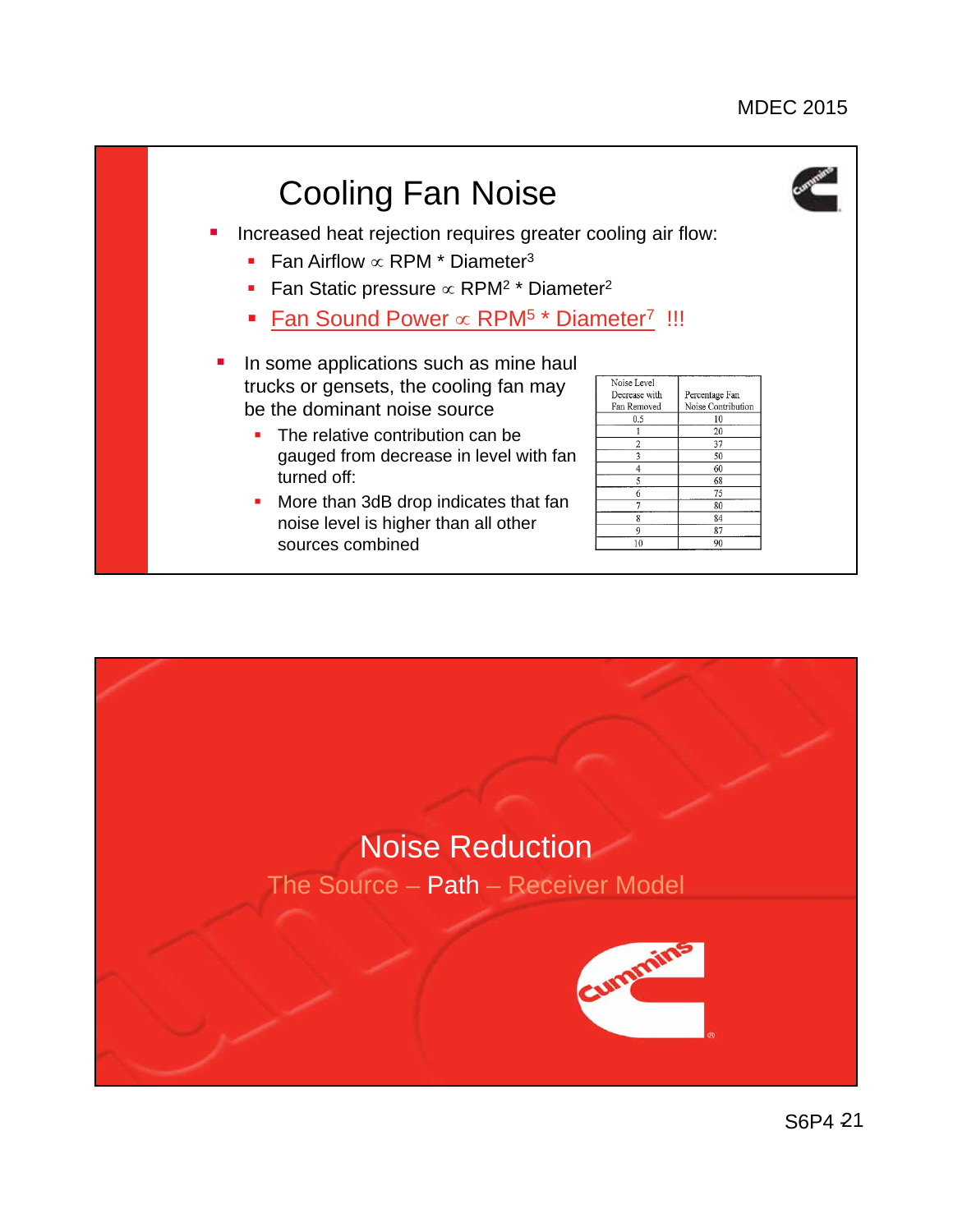

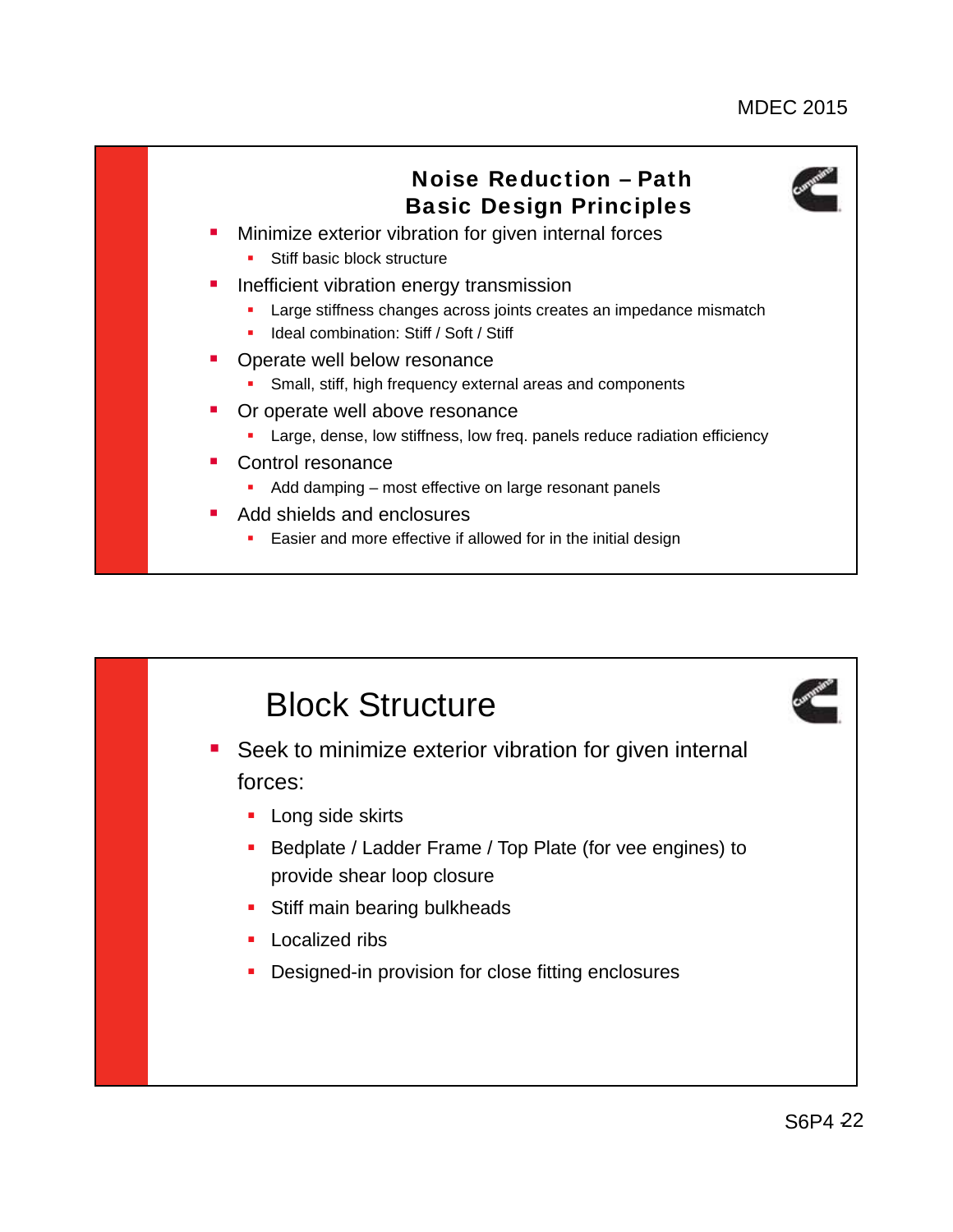

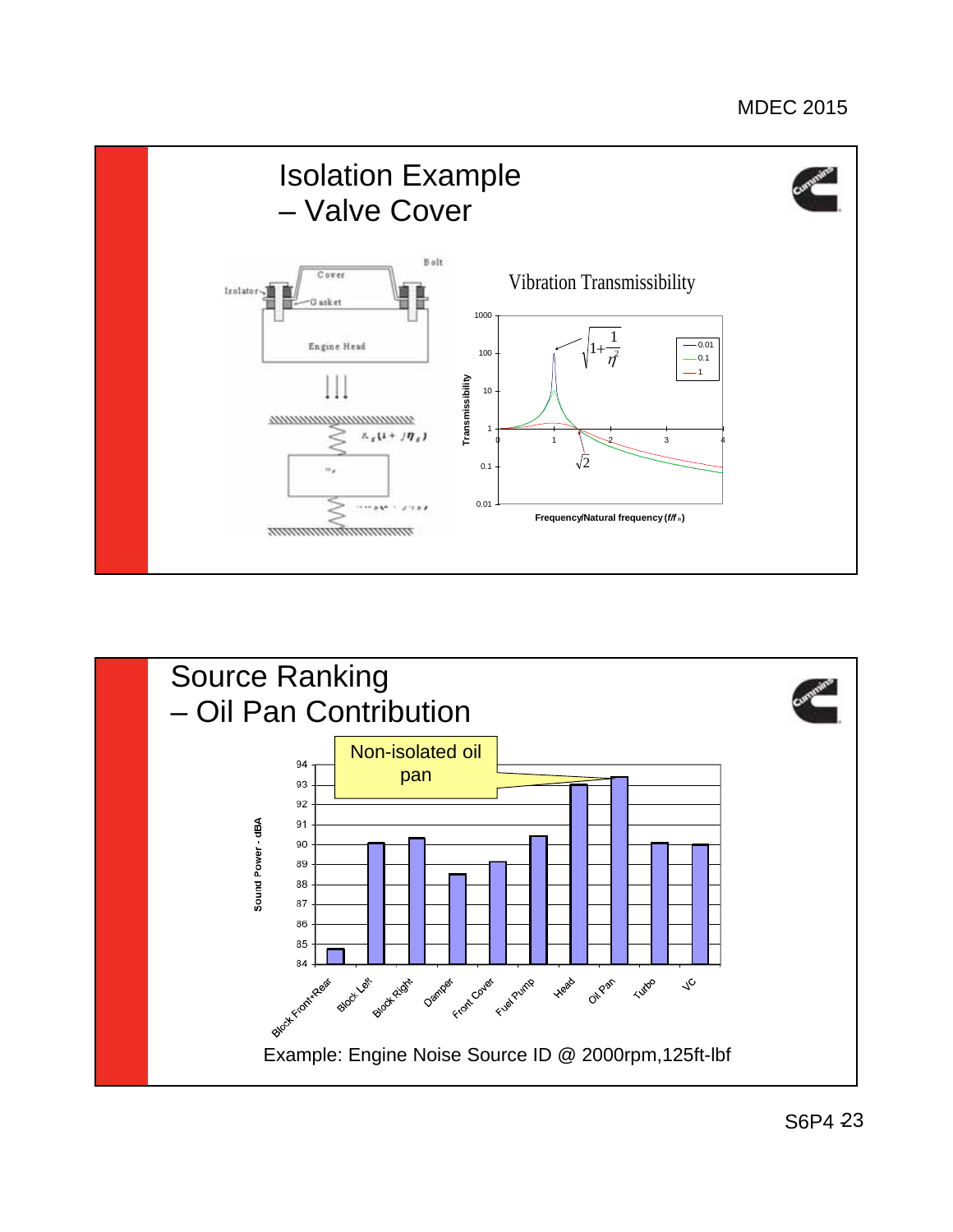

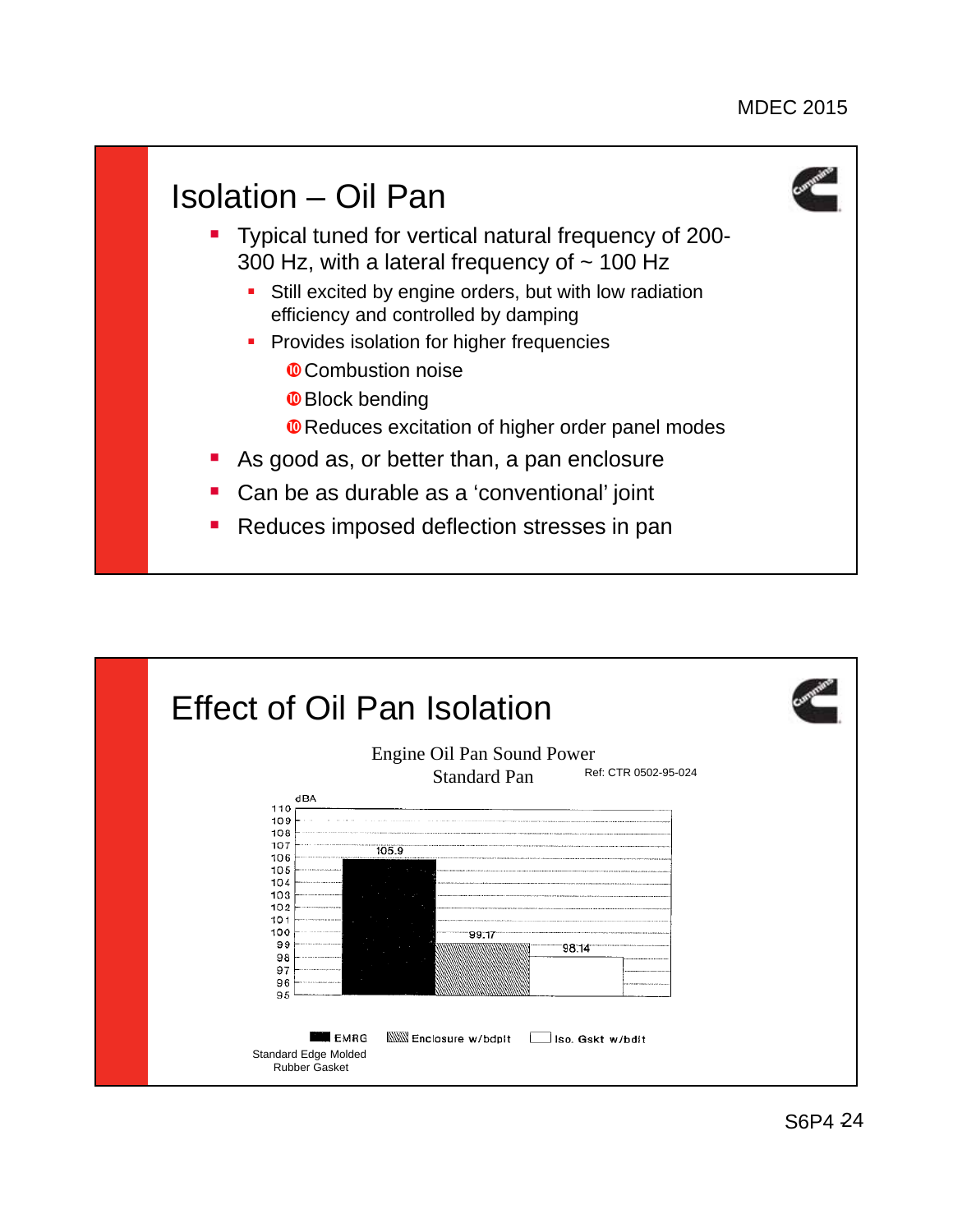# Operation Below Resonance



- Design systems and subsystems so that their natural frequency is above those of major engine orders for the operating speed range:
	- **High stiffness and low mass increase resonant frequency**
	- **Power train bending and torsional frequencies should be** as high as possible
	- **Brackets, accessory attachments -**
		- **O** E.g. Some high-end passenger cars use alternators direct-mounted to the block, to avoid resonances associated with conventional bracket mounts

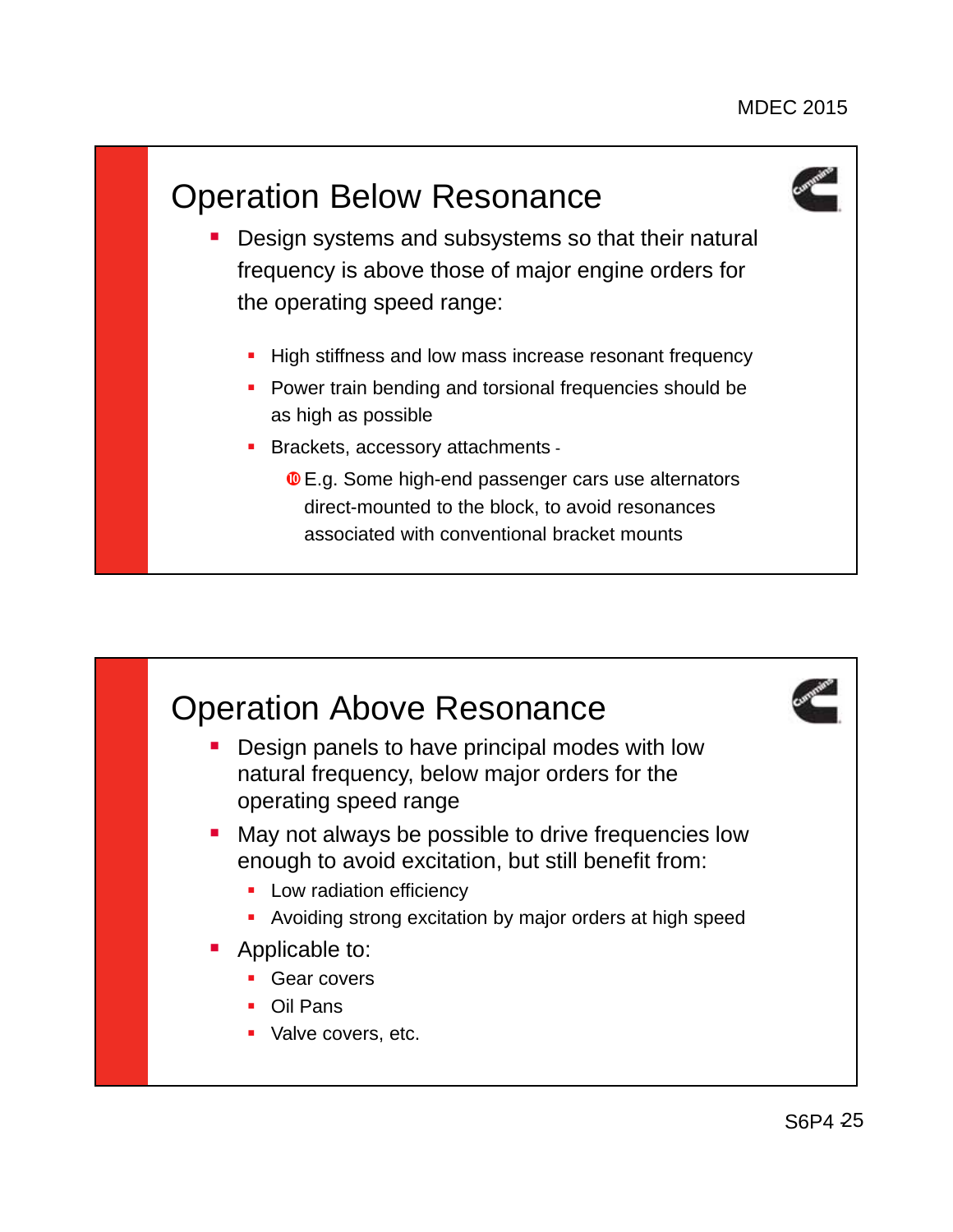

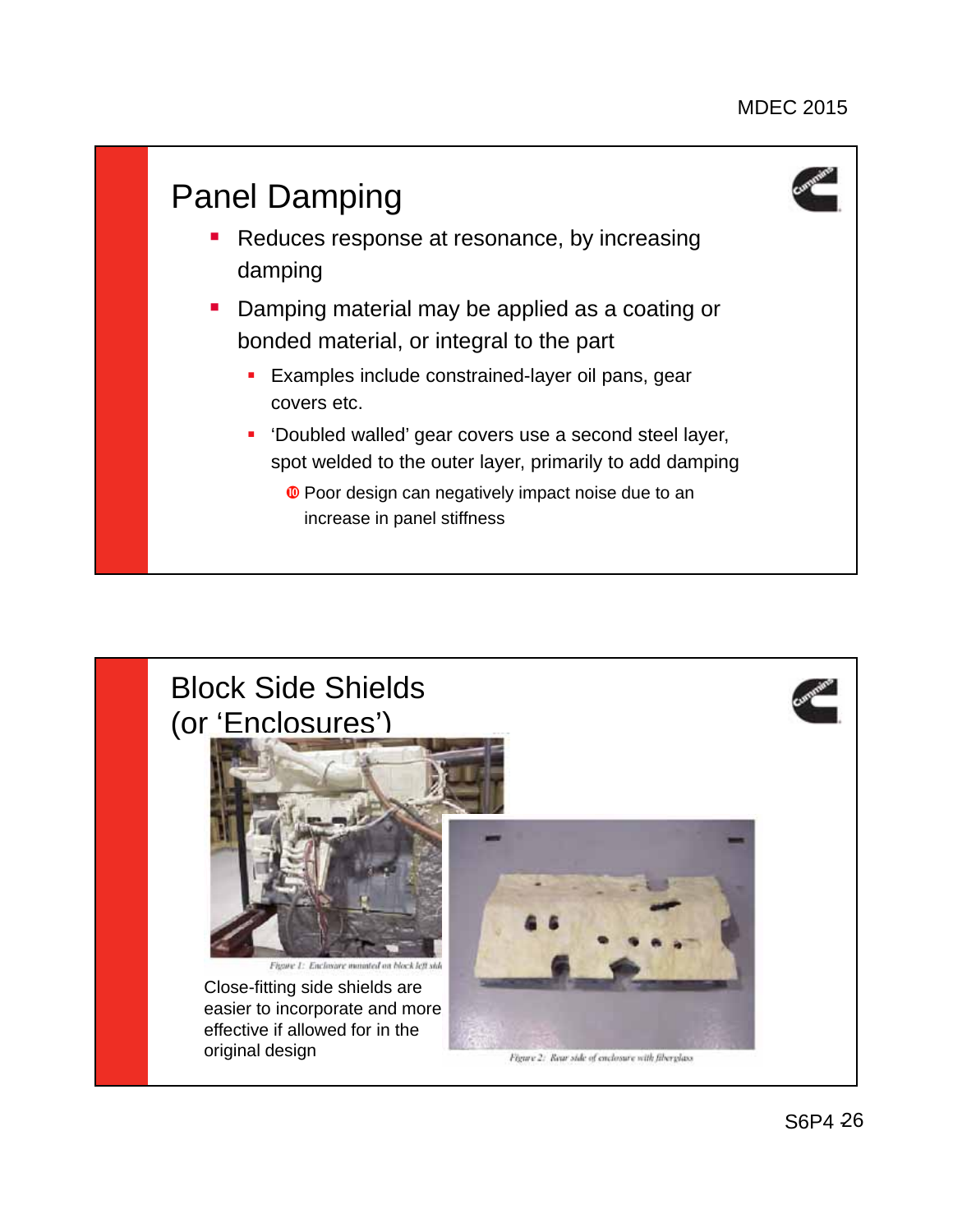#### Example of 1-m SPL with and without Side Shields



Note that in this example, the side shield increased low frequency noise, but provided significant attenuation above 1 kHz

Sound power from this region of the block reduced from 102.1 dB(A) without the enclosure, to 97.2 dB(A) with enclosure